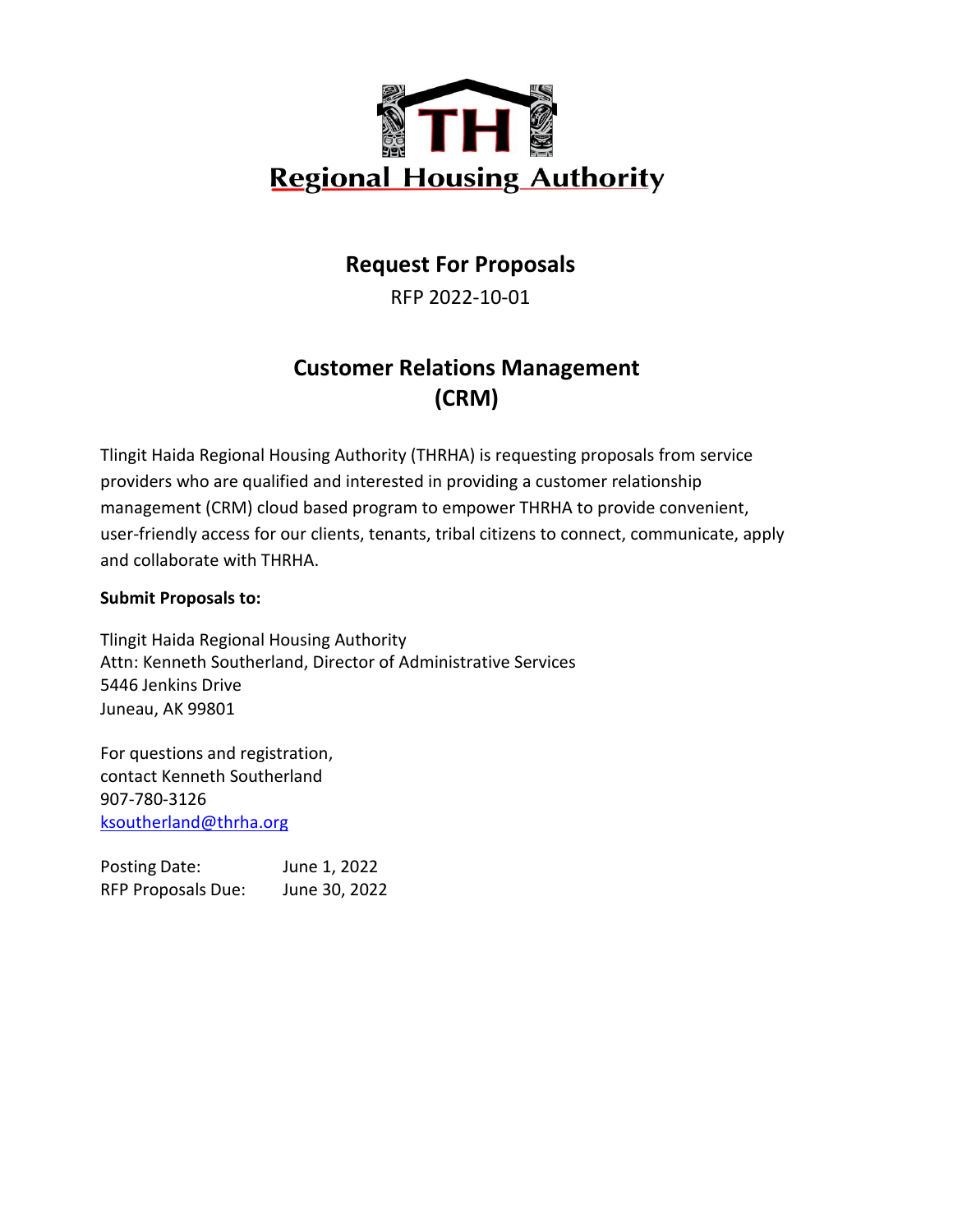# **I. General Information**

Tlingit Haida Regional Housing Authority (THRHA) currently operates Salesforce in one program, Low Income Home Energy Assistance Program (LIHEAP). Proposals will be to enhance existing Salesforce application to other programs or to provide a cost effective alternative application.

**Responsiveness:** To be considered responsive, Offerors must meet the minimum qualifications and possess sufficient resources to ensure streamlined deliverables and schedules are met.

**Responsibility:** THRHA expects to award to the Offeror whose proposal is responsive, responsible and the most advantageous as determined by THRHA in its sole discretion. In determining responsibility, THRHA reserves the right to request supplementary information to assure prospective contractors have a satisfactory record of performance, are qualified legally to contract with THRHA, and have supplied all necessary information in connection with an inquiry concerning responsibility. Additionally, THRHA reserves the right to require prospective contractors to demonstrate they have the necessary financing, equipment, facilities, expertise, and personnel to perform any areas of the RFP and resulting contract. THRHA reserves the right to request additional supporting documentation in determining responsiveness.

**Preference:** Indian/Native owned firms and Minority Business Enterprise and Women Business Enterprise firms (MBE/WBE) are encouraged to participate. In accordance with 24 CFR 1000.52 and 1003.510, preference points will be given to Indian owned organizations and economic enterprises as described in Part XI Proposal Timeline and Evaluation. Firms that demonstrate extensive experience with service/need may receive higher points.

To receive a qualifying preference (e.g. MBE/WBE), Offerors must have a valid, current business license and provide evidence to support each preference being requested. Acceptable evidence may consist of any of the following:

- $\triangleright$  Documentation that verifies the entity is at least 51% Indian Owned and operated; and
- $\triangleright$  Certification that verifies the entity is MBE / WBE

Proposals that do not provide acceptable supporting evidence will not receive a preference. Offerors must provide their documentation with Attachment G, Preference Questionnaire.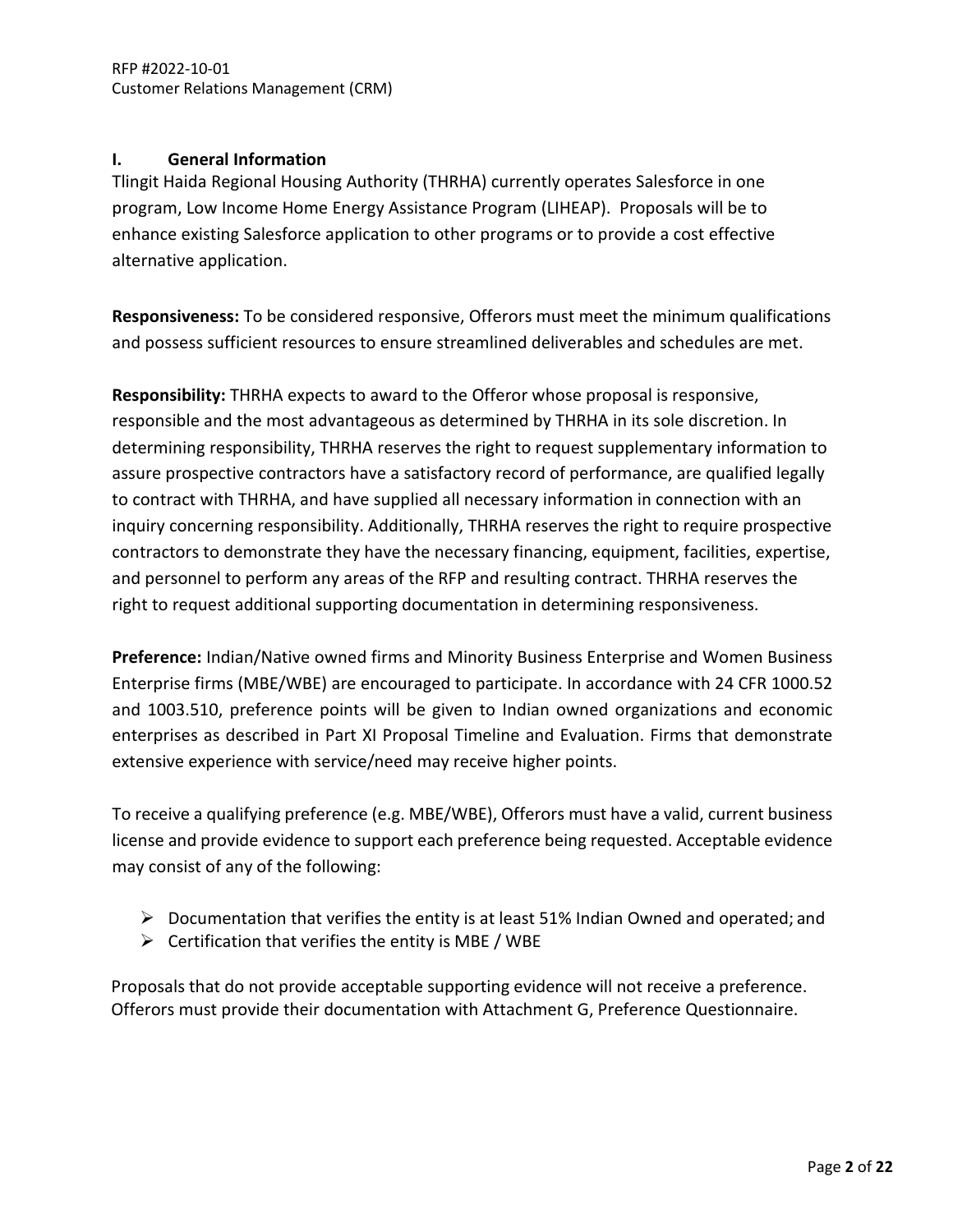## **II. Background**

Tlingit Haida Regional Housing Authority is a 501(c)(3) nonprofit corporation and is Southeast Alaska's largest provider of affordable housing. Our mission is to connect Southeast Alaskans with sustainable housing opportunities and innovative financial solutions through various applications and programs. Additional information can be found at [www.regionalhousingauthority.org](http://www.regionalhousingauthority.org/)

During its more than 40 years as a nonprofit housing authority, THRHA has led and managed hundreds of projects and programs ranging from small awards to large, multi-site programs with state and national significance. To achieve its mission, THRHA partners with federal, state, and other non-profit organizations to implement a diverse array of assistance programs in Southeast Alaska. THRHA is the Tribally Designated Housing Entity for twelve Tribes in Southeast Alaska under the Native American Self Determination Act (NAHASDA). THRHA has nearly 100 employees, providing guidance and support to over 16 communities through more than a dozen applications and programs.

THRHA currently provides a Low Income Home Energy Assistance Program (LIHEAP) which is a federally funded program that helps low income households with the home energy bills. Applicants must apply for the assistance. THRHA currently uses a Salesforce Nonprofit Success Pack (NPSP) instance to manage the Low Income Home Energy Assistance Program and the Low Income Household Water Assistance Program.

We utilize an Experience Cloud community that allows clients to create an account and apply for program benefits each year. We use a series of custom objects to capture client data and our staff use a mixture of screen flows, button launched flows, and process builders to internally create applications, manage approvals, create payment records, and manage vendor and client documentation.

THRHA wants to expand or supplement our existing CRM to work with other programs such as home emergency repair; housing services applications; maintenance requests; home owner assistance program; or emergency rental assistance programs.

Our finance department uses Sage Intacct - we require an integration to process payment records directly from Salesforce or other CRM. All publicly accessible pages must be compliant with Web Content Accessibility Guidelines and Section 504/508 accessibility regulations. You can view the forward facing portal at<https://thrha.force.com/SiteLogin>

THRHA also uses Housing Data Systems (HDS) and HDS Doorways for tenant and housing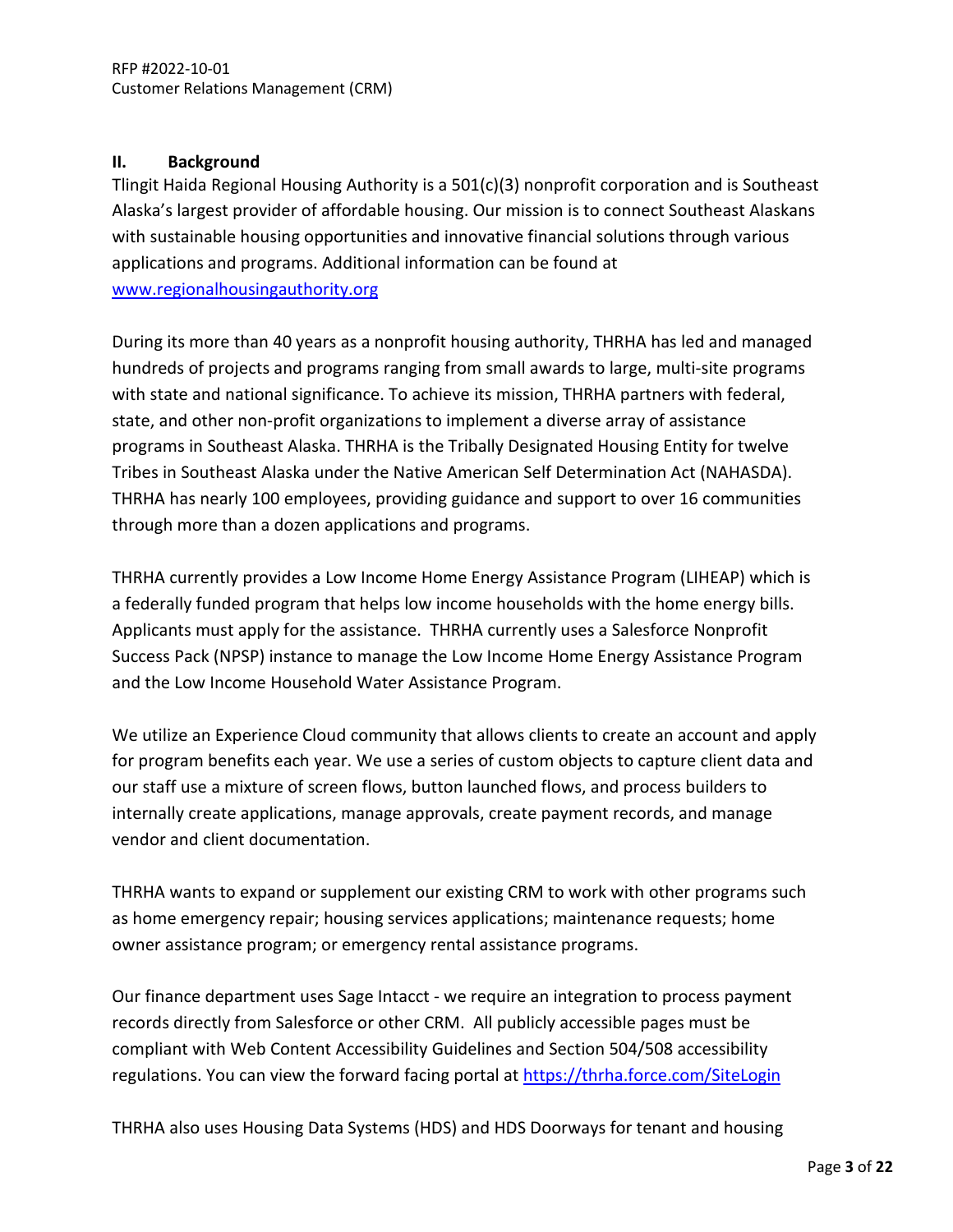management.

Additionally, Haa Yakaawu Financial Corporation (HYFC), a wholly owned subsidiary, provides financial counseling; financial services; mortgages; home renovation loans to help Southeast Alaskans reach goes as home buyers and owners. HYFC uses Downhome Solutions, a cloud based loan servicing.

THRHA uses Office 365 with Outlook, Sharepoint, OneDrive, and other Microsoft products. Website is done through WordPress.

# **III. Goals, Objectives and Scope of Services**

The Offeror will be responsible and able to provide a range of services that includes, but is not limited to:

Our goal is to expand the use of our Salesforce instance to other programs within our organization. We envision an expanded community that allows clients to apply to multiple programs with a single application, or multiple applications that can pull data within the system to avoid duplicate data entry. We envision a portal and application process that is intuitive for our clients and a system that we can maintain without significant developer support.

The CRM will allow us to track, communicate with, draw reports on, and archive client throughout the process.

# Development.

Our development partner will be responsible for recommending, designing, implementing, and maintaining the best complimentary CRM products to implement and achieve our goal of having an integrated system with multiple features. The development partner will propose additional applications and/or services that meet and/or exceeds the current needs, while providing for future growth in tracking, reporting, donations, communication, and event management.

Upon completion, the development partner will continue in a role providing scheduled and oncall technical support, maintenance, backup, security checks, and general oversight. As well as, ongoing recommendations for improvements.

The successful CRM will be an invaluable asset to the staff, as well as a benefit to THRHA affiliated programs and organizations. The comprehensive CRM will enable THRHA to be more efficient in managing its constituent profile information, relationship management, correspondence tracking, and reporting, grant management, and donation management.

## **Strategies**

• Data Management: Collect, store, and act on data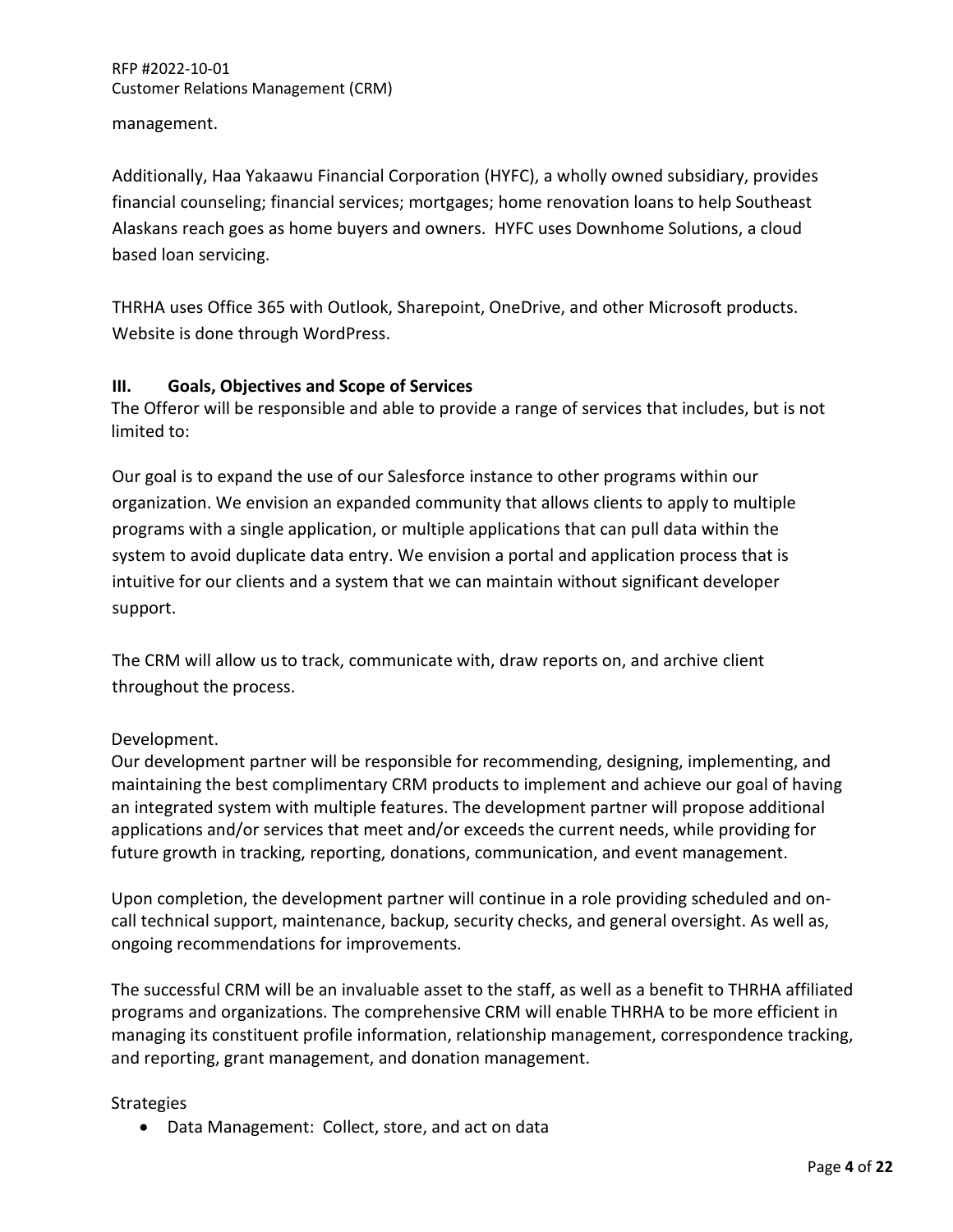- Client Management: Identify eligible programs, send requests to client, and interaction tracking
- Member Self-Service Portal: User setups with authentication, online applications, download forms, attach support documents, submit service requests, retrieve prior applications to reapply and update information.
- Marketing Management: Social media, surveys, batch letters/texts/emails, and tracking of advertising of programs.
- Business Reporting: Dashboards, operational reports, and Ad-Hoc reports for specific program requirements with ability to export to excel.
- Workflow Automation: Checklists, task scheduling and tracking, business process tracking and electronic approvals.
- Deployment Environment: Cloud based, ADA compliant, and mobile Support (Smartphone access)
- Security: User specific security and data encryption
- Support: During implementation and include minimum of 9 months from go live date
- Integration of data flow between Salesforce and other software used at THRHA
- Allow for sharing of documentation between programs/applications.
- Training
	- $\circ$  Provide training that coincides with new features as they become available
	- $\circ$  Vendor needs to provide walk-thru training sessions for THRHA and its staff
	- o Online Training

The Contractor must have all the necessary equipment, supplies and resources necessary to perform the above.

# **IV. Prior Experience and Minimum Requirements**

In order to be considered responsive, Offerors (firm, personnel, subcontractors and/or joint ventures) must demonstrate that they meet or exceed the following minimum requirements. Offerors must provide sufficient, detailed information that demonstrates:

- Have demonstrated proficiency, experience, and creativity as a developer and programmer for CRM for multi-faceted non-profits.
- Present a through comprehensive action-based plan and strategy that clearly outlines roles and responsibilities for each stakeholder, THRHA, and contractors, so that further developing and deploying this CRM is successful.
- Present a plan for enhancements as budget allows.
- Have an understanding of IT needs and solutions related to CRM.
- Have an understanding of financial application integration related to CRM.
- Have an understanding of cost-efficient solutions.
- Have a working style and approach that is compatible with THRHA's need for a long-term partner.

An Offeror's failure to demonstrate they meet these minimum requirements may cause the proposal to be determined nonresponsive and rejected. Any changes in personnel from the proposed Project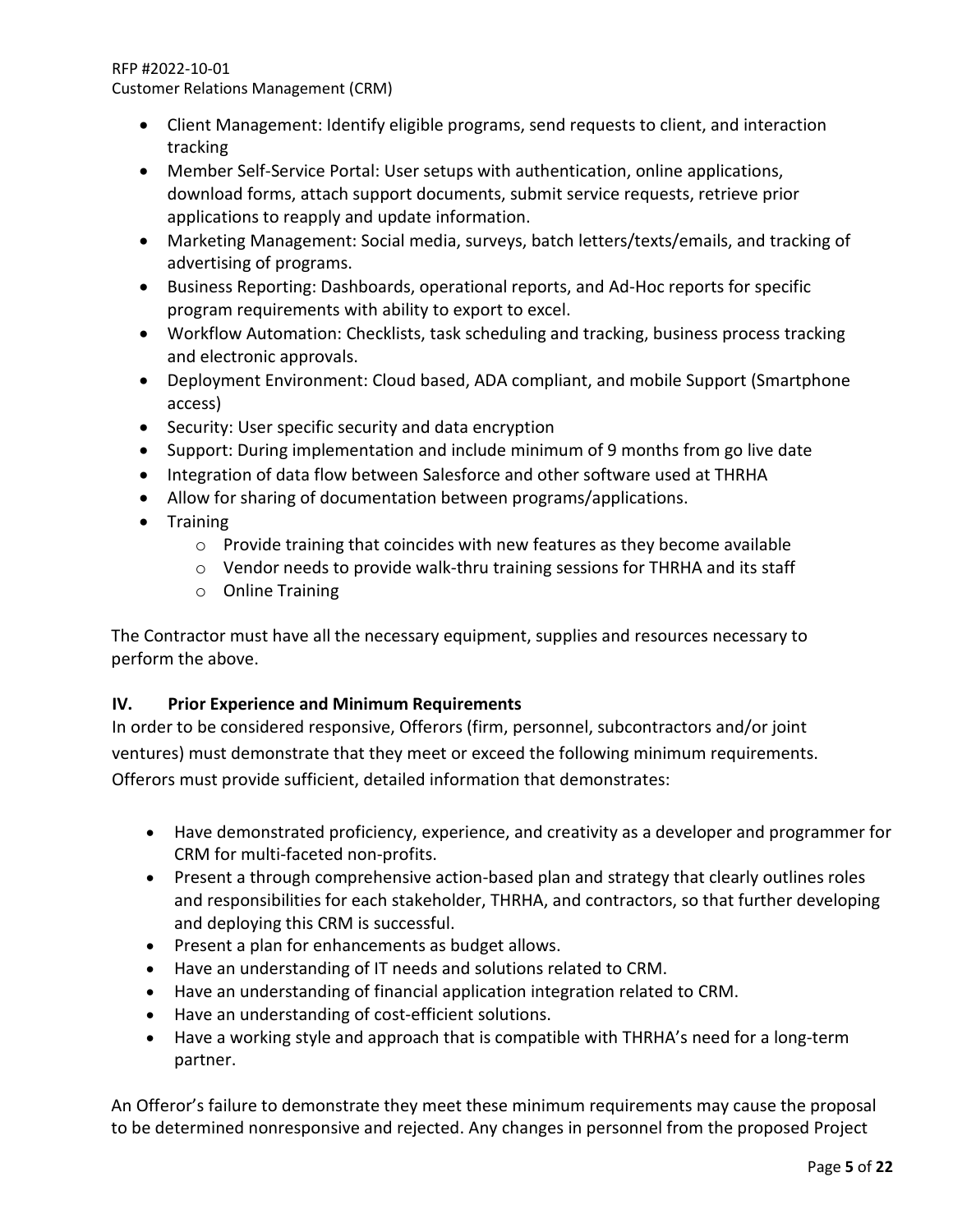Manager or Project Team Member are subject to the **minimum requirements listed above**. The Project Manager proposed by the Offeror will be the sole point of contact for the full term of the resulting contract.

THRHA reserves the right to disqualify an individual Project Team Member proposed based on their failure to meet the minimum requirements, and still allow the Offeror to proceed in the evaluation process so long as the Offeror has proposed more personnel than just the unqualified member.

# **V. General Proposal Information**

The following conditions also apply:

- THRHA, at its sole discretion, reserves the right to; reject any or all proposals, waive irregularities and minor informalities, request additional information, and accept the proposal deemed to be in the best interest of THRHA, whenever such rejection, waiver and award is determined to be in the best interest of THRHA.
- Proposals must be submitted by mail or email.
- Proposals are considered non-responsive and may be rejected if all required documents are not present. A complete proposal consists of all documents listed in Section VI – Technical Proposal**.**
- A complete proposal must also include a cover letter signed by the Offeror's official authorized to bind the Offeror contractually and contain a statement that the proposal is firm for 90 days.
- The successful Offeror must be an Equal Opportunity Employer.
- All information in the Offeror's response must be submitted on the RFP attachments provided. Any deviation in format or content will be grounds for finding the proposal nonresponsive and rejected. Accuracy and completeness are essential. The successful response will be incorporated into the resulting contract as an exhibit; therefore, Offerors should not make claims to which they are not prepared to commit themselvesto contractually.
- Proposals received after the deadline will not be accepted. It is neither THRHA's responsibility nor practice, to acknowledge receipt of any proposal. It is the Offeror's responsibility to assure that a proposal is received in a timely manner.
- THRHA will not reimburse any expenses incurred by the Offeror, including, but not limited to; expenses associated with the preparation and submission of the response and/or attendance at interviews (if required). NOTE: Due to ongoing COVID-19 pandemic, any onsite work will require fully vaccinated individuals or an approved mitigation plan by the THRHA President & CEO.
- THRHA expects all Offerors to consent to the scope of services, general specifications, and all required services of the RFP.
- Offerors should carefully review this solicitation for defects and questionable or objectionable material. Comments concerning defects and objectionable material must be made in writing and received by the Procurement Coordinator by June 24, 2022.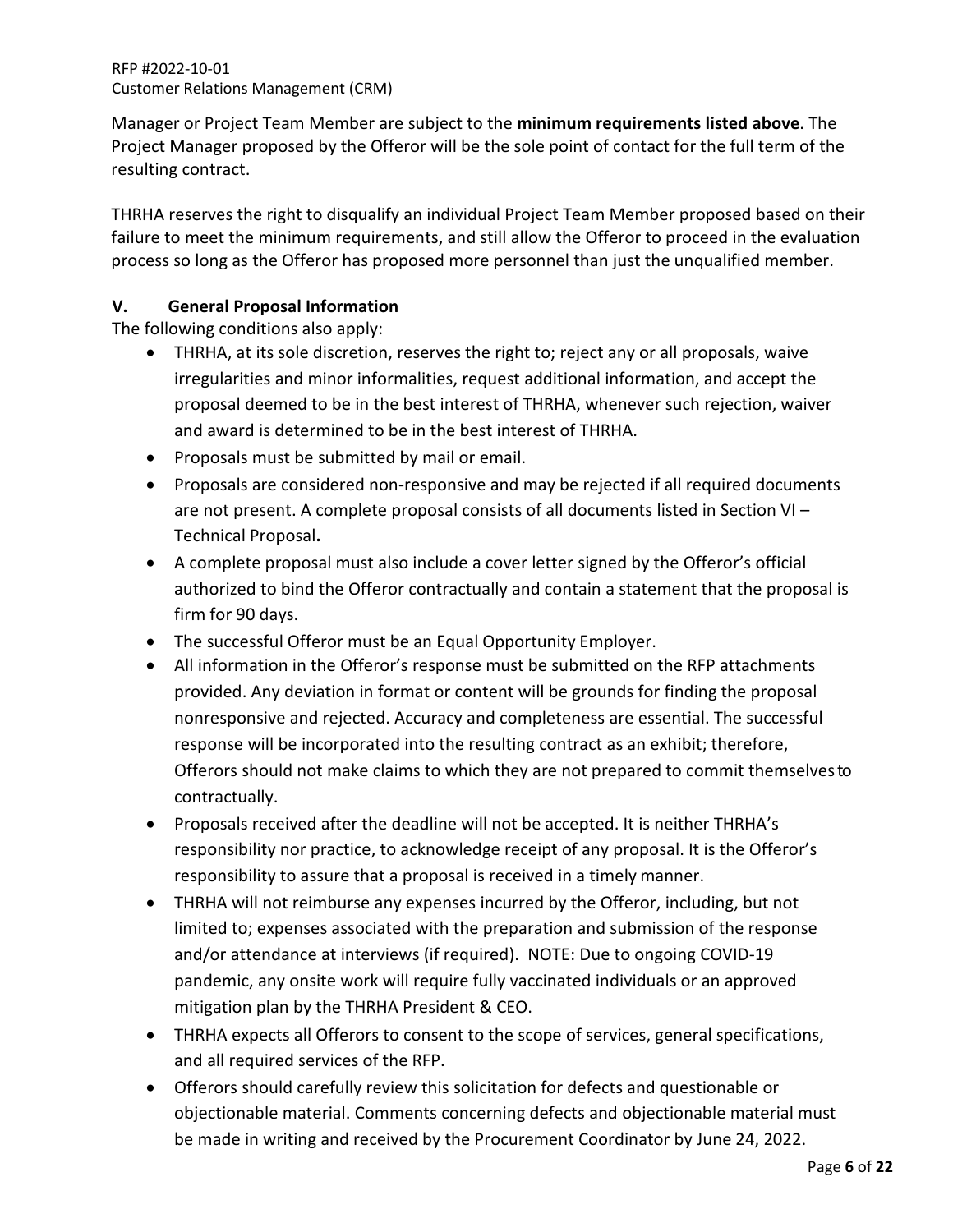**Right of Rejection:** Offerors must comply with all terms of the RFP, THRHA Procurement Policy, and all applicable local, state, federal and tribal laws, codes, and regulations. The Procurement Coordinator may reject any proposal that does not comply with all of the material and substantial terms, conditions, and performance requirements of the RFP.

**Offeror's Certification:** By signature on the proposal, Offerors certify that they comply with the following:

- $\checkmark$  Anti-Kickback Act
- $\checkmark$  Byrd Anti-Lobbying
- $\checkmark$  Clean Air Act
- $\checkmark$  Davis-Bacon Act
- $\checkmark$  Contract Work/Safety Standards
- $\checkmark$  Energy Policy and Conservation Act
- $\checkmark$  Equal Employment Opportunity Act and the regulations issued thereunder by the federal government
- $\checkmark$  Examination of Records by Comptroller General
- $\checkmark$  Patent Rights
- $\checkmark$  Retention of Records
- $\checkmark$  Reporting Requirements
- $\checkmark$  Rights in Data
- $\checkmark$  Termination for Convenience
- $\checkmark$  Termination for Default
- $\checkmark$  All terms and conditions of this RFP, and
- $\checkmark$  Condition that the proposal submitted was independently arrived at, without collusion, under penalty of perjury

If any Offeror fails to comply with the above, THRHA reserves the right to disregard the proposal, terminate the contract, or consider the contractor in default. THRHA may, at its sole discretion and after the evaluation process, choose not to issue any agreement. THRHA may also, at its sole discretion, choose to issue multiple awards (i.e. to multiple firms) if it is determined to be in the best interest of THRHA.

# **VI. Technical Proposal (Total of 75 Points)**

Offerors must prove their ability experience, qualifications, management, and service methodology meets the requirements of the RFP.

# **1. Firm Experience and Qualifications (0 to 25 Points)**

Describe how the firm meets the experience and minimum qualifications of the RFP. Provide a brief summary of the history of your firm, its culture, time in business, what resources you have available in order provide the services required, and what unique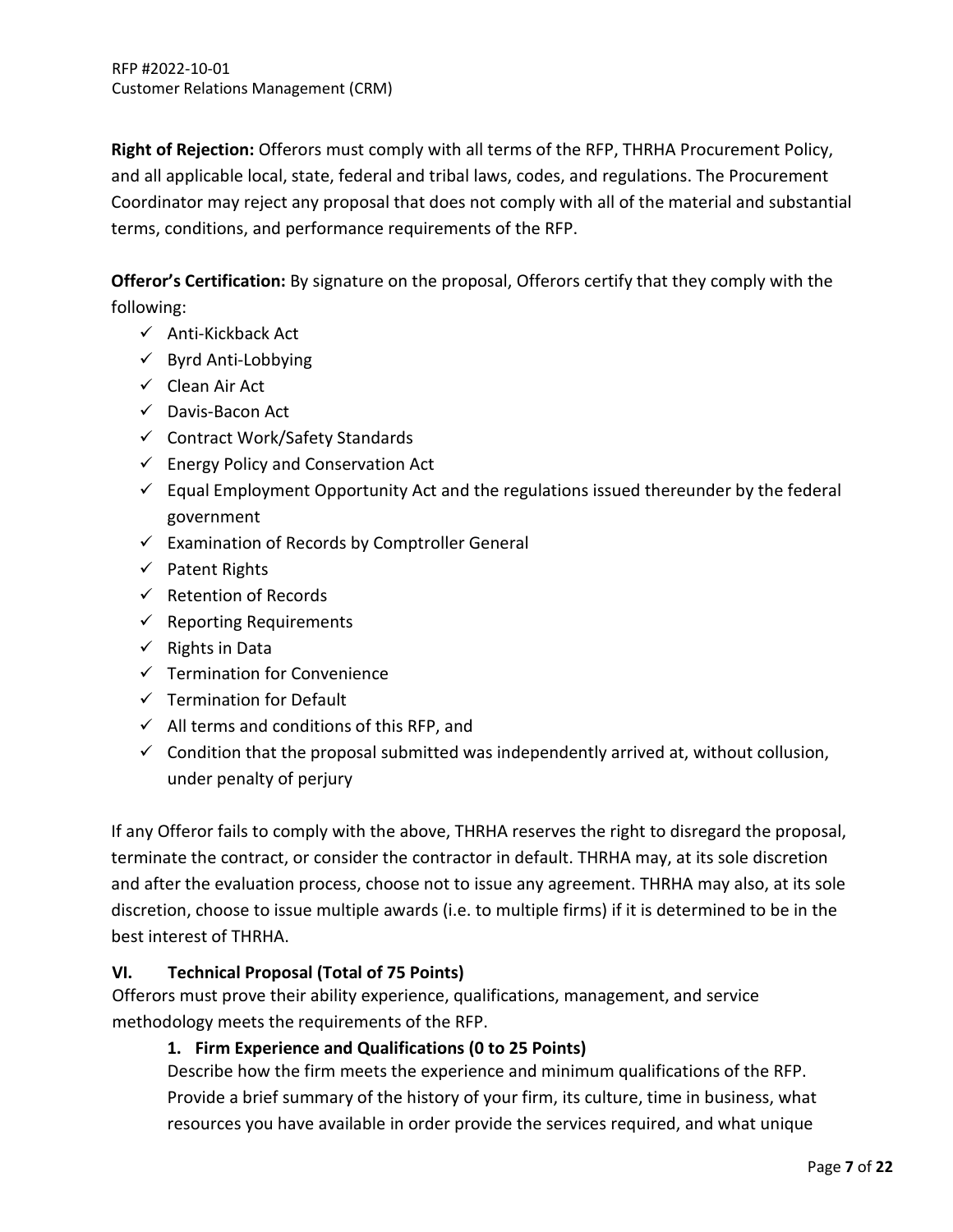strengths you have that are relevant to the requirements being requested. In addition, please include:

- $\triangleright$  A description of your understanding of THRHA's needs in the proposed project and your staffing commitments to assure your ability to meet our timeframe;
- $\triangleright$  An overall experience summary of the firm's knowledge in CRM and working with non-profit agencies; and,
- $\triangleright$  The firm's facilities (primary and secondary offices), address, email, fax and phone numbers(s), and equipment
- $\triangleright$  Provide detailed resumes for each personnel assigned to this contract (Project Team Member) that will be responsible for THRHA's account and will oversee the daily work. The resumes must include, but not be limited to, the following:
	- Name & Title
	- Degree of Education & Credentials
	- Years of Relevant Experience with the organization
	- Responsibility with the organization.
- $\triangleright$  Provide the primary contact for the contract (Project Manager), and identify those who would be working in more specialized areas and describe their current principle responsibilities.
- Provide a selection of up to five (5) best CRM implementations that you have completed that are comparable or relevant to the work in the RFP.
- Provide a reference list of **at least three (3)** other Clients who currently use your firm's services.

THRHA may contact any other known clients, whether offered as references or otherwise, to obtain information that will assist THRHA in evaluating this proposal. THRHA retains the right to use reference information to make selection decisions. Submittal of a proposal is agreement that THRHA may contact and utilize such information for the evaluation of the Offeror's proposal.

Offeror use Attachment C to provide responses to the above.

# **2. Project Approach and Methodology (0 to 20 Points)**

Service Description and Transition Proposal. Describe how you will:

- $\triangleright$  Implement the work requested in this RFP; more importantly, what obstacles that may be present and how you would mitigate them.
- $\triangleright$  The firm's strategy for project management that indicates how it intends to coordinate the proposed work with THRHA.
- $\triangleright$  Provide a list of items to be provided by THRHA to assist your firm in completing the requested work.
- $\triangleright$  Do you have a process in place for tracking communications between our organization?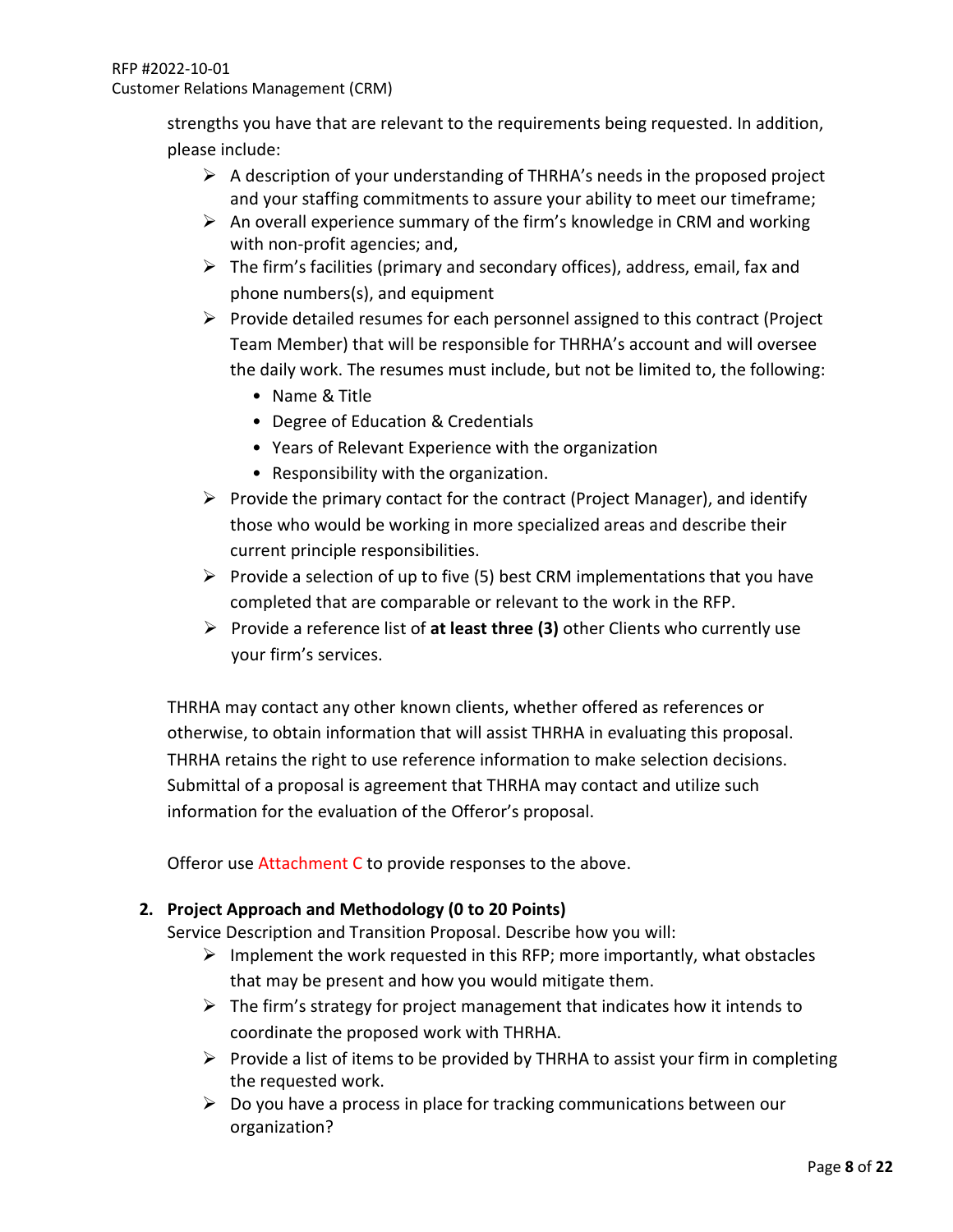- $\triangleright$  Provide a plan that outlines the procedures and a draft timeline your firm expects to use in completing the requested tasks.
- $\triangleright$  Provide a 30-day start-up plan that outlines your firm's approach to having THRHA as a client in the first 30 days after award.

Offerors use Attachment D to provide responses to the above.

## **3. Cost Proposal (0 to 30 Points)**

The Offeror's proposed pricing must be broken down as outlined in Attachment E.

OPTIONAL TERMS

The Offeror must also provide their annual costs for the optional renewals.

**Travel and Transportation:** Travel and transportation expenses are set at the rates and regulations established and permitted by the United States government' Office of Management and Budget (OMB) Super Circular 2 CFR Part 200; in accordance with the Federal Travel Regulation (FTR 300-304) and THRHA Travel Policy.

All travel will be paid at actual expense and invoiced and reimbursed separately from the services contract.

Please note, your proposed pricing is considered 'all-inclusive' and includes all direct and indirect costs (labor, fringe benefits, equipment, supplies, and incidental costs). such as telephone, photocopying, and fax (these costs are not reimbursable). The pricing will remain firm throughout the initial term.

Upon completion of review of proposals received, THRHA reserves the right to conduct a "best and final offer" with Offerors who are susceptible for award.

Offerors use Attachment E as their Cost Proposal.

## **VII. Contract Terms and Conditions**

THRHA will be responsible for managing the contract and the relationship with the awarded firm (Contractor). The Contractor will be responsible for managing all contracts and relationships with the subcontractors (if applicable). The Contractor will be required to adhere to all State and Federal provisions that govern the funding of the contract.

THRHA reserves the right to cancel the contract, at its convenience, with 30-days written notice to the Contractor. THRHA is only liable for payment due from services performed, supplies provided, before the effective date of the termination.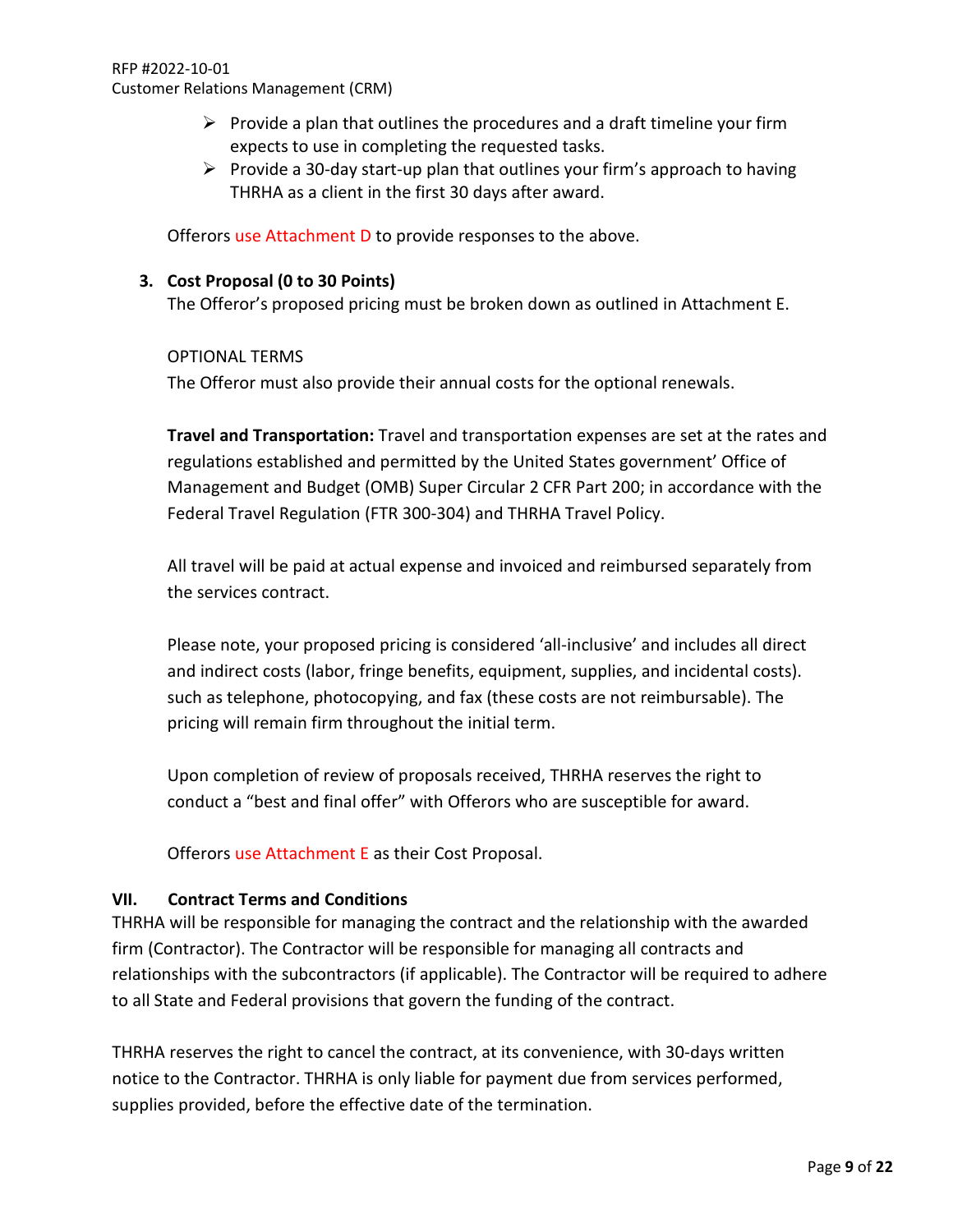## **VIII. License, Bond and Insurance Requirements**

The successful Offeror must provide proof of their current, valid professional and business licenses. Prior to contract approval, the successful Offeror will be required to provide proof of workers' compensation, commercial general liability, and commercial automobile liability insurance; naming THRHA as an Additional Insured under their Certificate of Insurance.

All licenses, bonds and insurance requirements must be valid at time of award and remain valid through the duration of the contract and all subsequent extensions or renewals.

The Offeror is required to have the following insurance under the contract.

- $\checkmark$  Commercial General Liability: The Contractor must have a minimum coverage limit of \$300,000 combined single limit per claim covering all business premises and operations used by the Contractor in the performance of services under this agreement.
- $\checkmark$  Workers' Compensation: The Contractor shall provide and maintain, for all employees engaged in work under this contract, coverage as required by AS 23.30.045, and; where applicable, any other statutory obligations including butnot limited to Federal U.S.L. & H. and Jones Act requirements. The policy must waive subrogation against THRHA.
- $\checkmark$  Commercial Automobile Liability: The Contractor must have a minimum coverage limit of \$300,000 combined single limit per claim covering all vehicles used by the Contractor in the performance of services under this agreement.

In addition to the provisions of the RFP, all terms and conditions of Appendix A also apply.

## **IX. Submission Instructions**

- If submitting by email: Email proposals to [rfp@thrha.org](mailto:rfp@thrha.org) titled (subject): RFP #2022-10-01
- If submitting by mail: Your response must be sealed and delivered to:

Tlingit Haida Regional Housing Authority ATTN: Kenneth Southerland 5446 Jenkins Drive Juneau, Alaska 99801

• If submitting by carrier or in-person: Your response must be sealed and delivered to: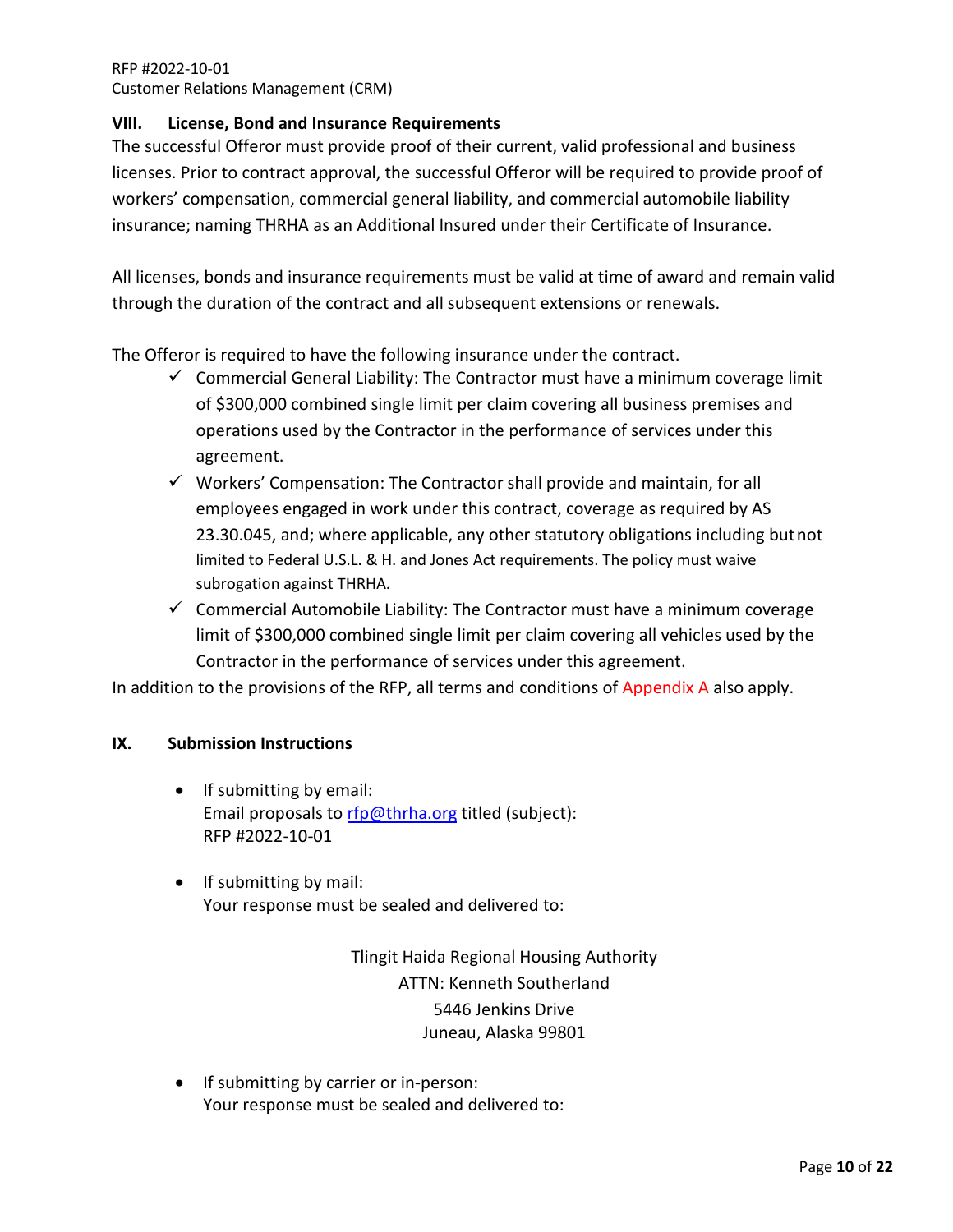# Tlingit Haida Regional Housing Authority ATTN: Kenneth Southerland 5446 Jenkins Drive Juneau, Alaska 99801

## **X. Questions**

Offerors are encouraged to contact the Procurement Coordinator to register for the IFB to ensure they receive all updates related to the solicitation. All IFB documents will be posted on THRHA website<http://regionalhousingauthority.org/resources/solicitations/>

## **XI. Proposal Timeline and Evaluation**

#### **Timeline**

THRHA intends to follow the below timeline for review and award of this solicitation:

| <b>RFP Issued</b>                                    | 06/01/2022 |
|------------------------------------------------------|------------|
| Deadline for Proposals                               | 06/30/2022 |
| <b>Evaluation of Proposals</b>                       | 07/01/2022 |
| <b>Interviews and Additional Questions Conducted</b> | 07/05/2022 |
| Vendor Selected                                      | 07/11/2022 |

Dates are subject to change at the discretion of THRHA. Proposals must be received no later than June 30, 2022 @ 4:30pm prevailing Alaska Time.

#### **Evaluation**

THRHA is committed to a transparent process of award and selection of a vendor with the intention to secure the best possible solution(s) for THRHA's ongoing needs while ensuring the best value to our organization.

An evaluation team will review, in detail, all proposals received to determine the best value. Following the initial review and screening of the written proposals, using the selection criteria described below, Offeror(s) will be invited to participate in the final selection process, which may include participation in an oral interview and/or submission of any additional written information as requested by THRHA.

The following evaluation criteria will be utilized to evaluate the proposals by an internal evaluation team. An Offeror can receive a maximum of **100 Points:**

| <b>Evaluation Criteria</b>                                           | <b>Rating Points</b> |
|----------------------------------------------------------------------|----------------------|
| Experience and Expertise - Vendor has successfully completed similar | 0 to 25              |
| projects and has the qualifications, personnel and availability to   |                      |
| complete this project.                                               |                      |
| Project Approach and Methodology                                     | 0 to 20              |
| Cost                                                                 | 0 to 30              |
| $MBE/WBE/*$                                                          | 0 or 5               |
| Statement regarding Training and Employment of Indians               | $0$ to 5             |
| Native Preference to Native Owned Business**                         | 0 or 15              |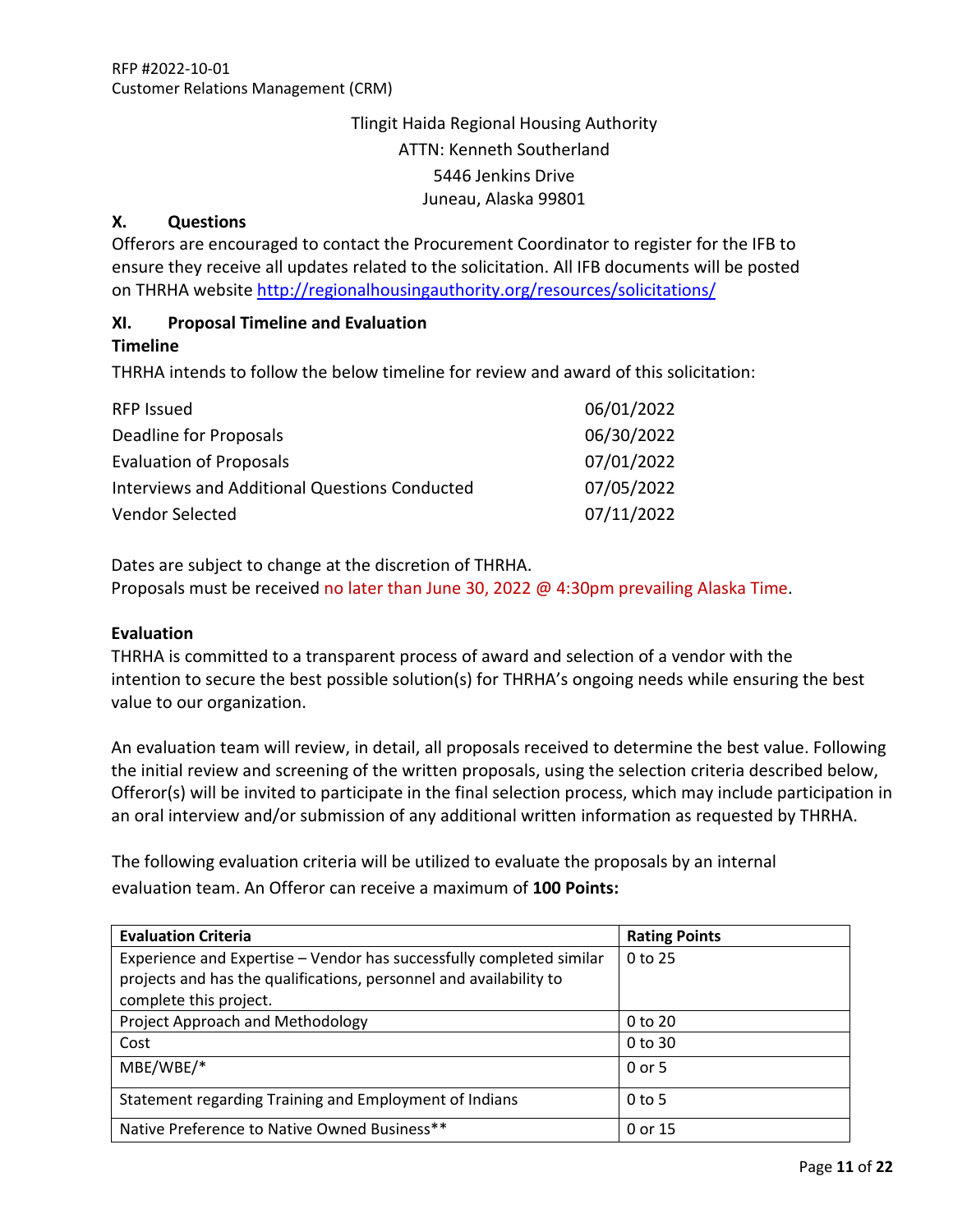#### Total Points 100 and 200 and 200 and 200 and 200 and 200 and 200 and 200 and 200 and 200 and 200 and 200 and 200 and 200 and 200 and 200 and 200 and 200 and 200 and 200 and 200 and 200 and 200 and 200 and 200 and 200 and 2

\*Points for MBE/WBE cannot be combined with Native Preference points

\*\*To be eligible for Native Preference points, bidders must submit evidence showing Indian Ownership to the Authority's satisfaction.

### **XII. Notice of Intent to Award**

Once the Successful Offeror is determined, a Notice of Intent to Award will be sent to those respondents who submitted a proposal.

## **XIII. Period of Performance**

This contract is for one year from the date of award; with the option to renew for two additional 1-year renewal options to be solely exercised by THRHA.

Unless otherwise stated in this RFP, THRHA and the successful Offeror/Contractor agree: (1) that any holding over of the contract, excluding any exercised renewal options, will be considered a month-to-month extension, and all other terms and conditions will remain in full force and effect; and (2) to provide written notice to the other party of the intent to cancel the month-to-month extension at least 30-days before the desired date of cancellation.

### **XIV. Termination**

THRHA reserves the right to cancel the contract, in whole or in part, immediately, in the event the Contractor (or subcontractor) fails to perform the work in accordance with the provisions identified in this RFP.

Either party may terminate the contract with a 30 calendar days prior written notice.

#### **XV. Attachments**

The following attachments are required to be submitted with your proposal:

- $\checkmark$  Appendix A: Contract Provisions
- $\checkmark$  Attachment A: Proposal Checklist
- $\checkmark$  Attachment B: Proposal Cover Sheet
- $\checkmark$  Attachment C: Firm Experience and Qualifications
- $\checkmark$  Attachment D: Project Approach and Methodology
- $\checkmark$  Attachment E: Cost Proposal
- $\checkmark$  Attachment F: Debarment Certification
- $\checkmark$  Attachment G: Preference Questionnaire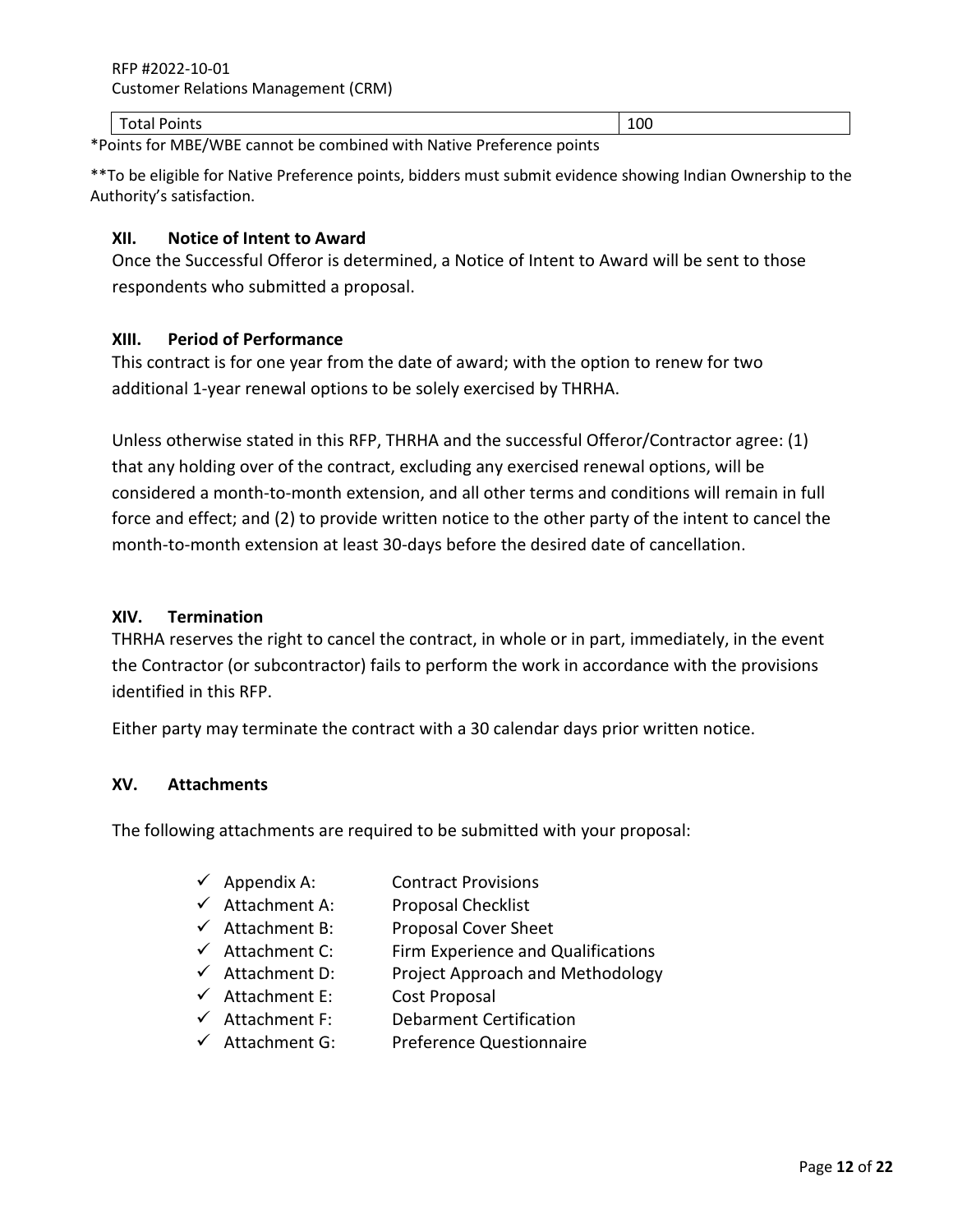

# Appendix A Contract Provisions

#### **1. Inspections and Reports:**

THRHA may inspect, in the manner and reasonable times it considers appropriate, all of the Contractor's facilities and activities under this contract. The Contractor will make progress and other reports in the manner and at the times THRHA reasonably requires.

#### **2. Disputes:**

Disputes arising in connection with the contract will be handled by THRHA. If the Contractor has a claim that it cannot be resolved with THRHA, a third-party reviewer will be used for final consideration and decision.

#### **3. Default:**

In case of default by the Contractor, for any reason, THRHA may procure the goods or services from another source and hold the Contractor responsible for any resulting cost and may seek other remedies under law or equity.

#### **4. No Assignment or Delegation:**

The Contractor may not assign or delegate any part of this contract or any right to any of the money to be paid under it, except by and with the written consent of the Procurement Coordinator.

#### **5. No Additional Work or Material:**

No claim for additional supplies or services, not specifically provided for and in this contract, performed or furnished by the Contractor, will be allowed, nor may the Contractor perform any work or furnish any material not covered by the contract unless the work or material is ordered in writing by the Procurement Coordinator.

#### **6. Payment of Taxes:**

As a condition of performance of this contract, the Contractor will pay all federal, State, and local taxes incurred by the Contractor and will require their payment by any subcontractor or any other persons in the performance of this contract. Satisfactory performance of this paragraph is a condition precedent to payment by THRHA.

## **7. Compliance:**

In the performance of this contract, the Contractor must comply with all applicable federal, State, and borough regulations, codes, and laws, and be liable for all required insurance, licenses, permits and bonds.

#### **8. Confidentiality:**

Contractor will hold all information received from THRHA in strict confidence and will exercise a reasonable degree of care to prevent disclosure to others. Contractor will not disclose or divulge either directly or indirectly the confidential information to others unless first authorized to do so in writing by THRHA. Contractor will not reproduce the confidential information nor use this information commercially or for any purpose other than the performance of the contract.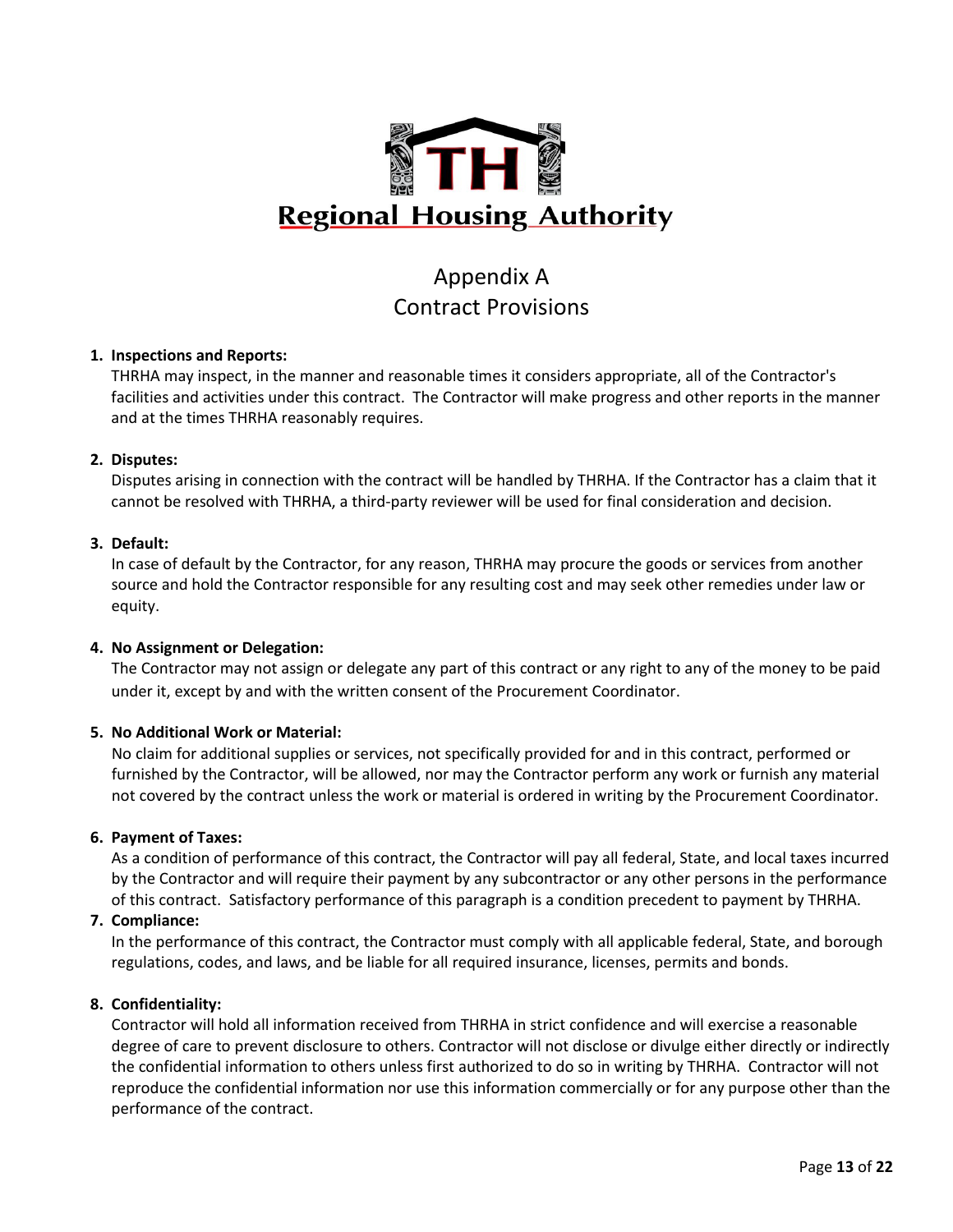#### **9. Conflicting Provisions:**

Unless specifically amended and approved by THRHA, the terms of this contract supersede any provisions the Contractor may seek to add. The Contractor may not add additional or different terms to this contract. The Contractor specifically acknowledges and agrees that, among other things, provisions in any documents it sees to append hereto that purport to (1) waive THRHA's sovereign immunity, (2) impose indemnification obligations on THRHA, or (3) seek to limit liability of the Contractor for acts of Contractor negligence, are expressly superseded by this contract and are void.

#### **10. Contract Funding:**

Contractors are advised that funds are available for the initial term of the contract. Payment and performance obligations for additional terms of the contract are subject to the availability of funds.

#### **11. Contract Extension:**

Unless otherwise provided, THRHA and the Contractor agree: (1) that any holding over of the contract excluding any exercised renewal options, will be considered as a month-to-month extension, and all other terms and conditions shall remain in full force and effect, and (2) to provide written notice to the other party of the intent to cancel such month-to-month extension at least thirty (30) days before the desired date of cancellation.

#### **12. Severability:**

If any provision of the contract is declared by a court to be illegal or in conflict with any law, the validity of the remaining terms and provisions will not be affected; and, the rights and obligations of the parties will be construed and enforced as if the contract did not contain the particular provision held to be invalid.

#### **13. Governing Law:**

This contract is governed by the laws and policies of THRHA and appropriated funding sources. To the extent not otherwise governed by Article 2 of this Appendix, any claim concerning this contract may be brought only to the CEO or THRHA Attorney.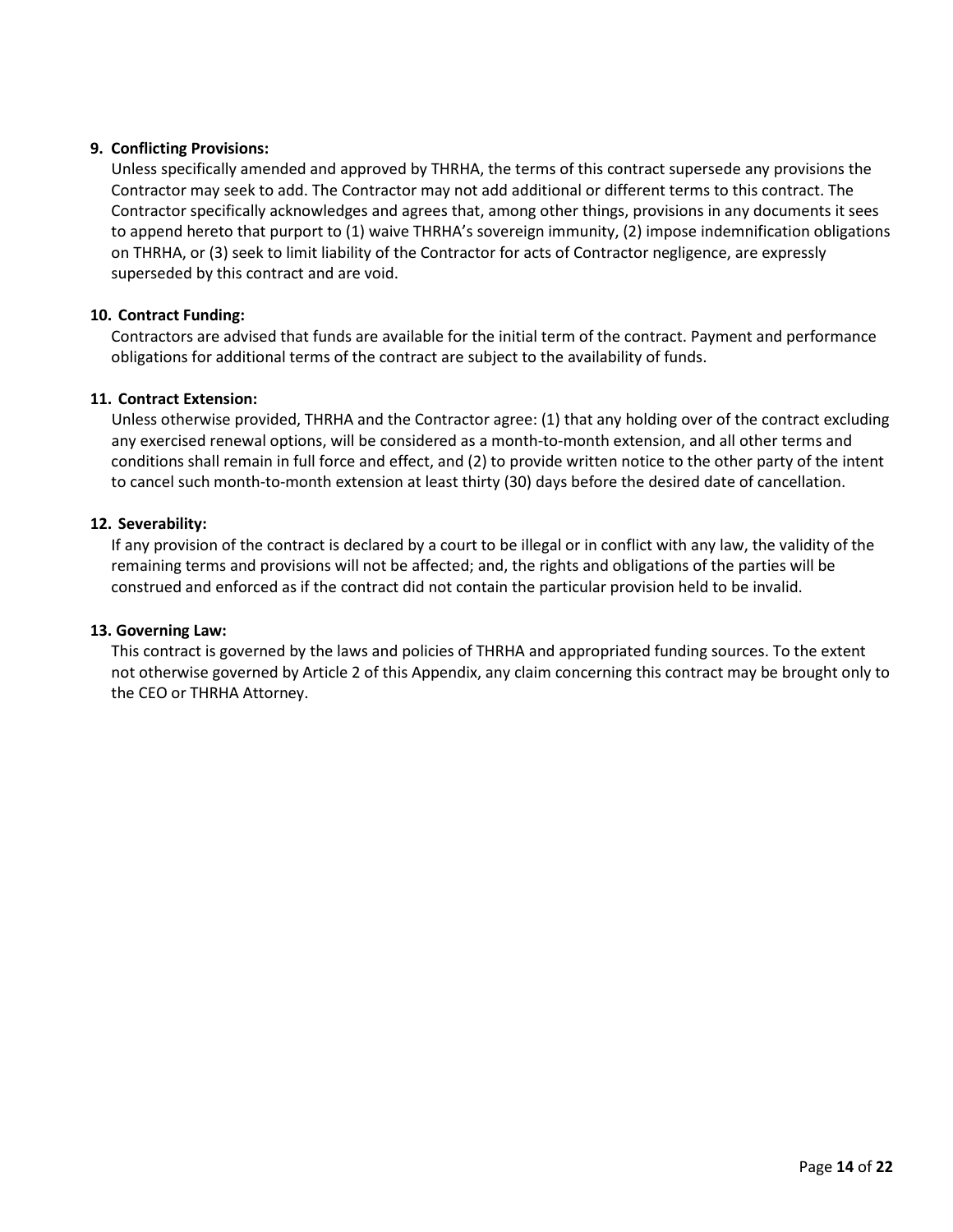# Attachment A – Proposal Checklist

The following documents are required for this solicitation. To be considered responsive, each Attachment and required document(s) must be submitted with your proposal. Provide a check in the box to acknowledge you have submitted each document.

| <b>REQUIRED DOCUMENTS</b> | <b>DOCUMENT TITLE</b>              | <b>INCLUDED?</b> |
|---------------------------|------------------------------------|------------------|
| Attachment - A            | <b>Proposal Checklist</b>          | <b>YES</b>       |
| Attachment – B            | <b>Proposal Cover Sheet</b>        | <b>YES</b>       |
| Attachment – C            | Firm Experience and Qualifications | <b>YES</b>       |
| Attachment - D            | Project Approach and Methodology   | <b>YES</b>       |
| Attachment $-E$           | Cost Proposal                      | <b>YES</b>       |
| Attachment - F            | Debarment Certification            | <b>YES</b>       |
| Attachment – G            | <b>Preference Questionnaire</b>    | <b>YES</b>       |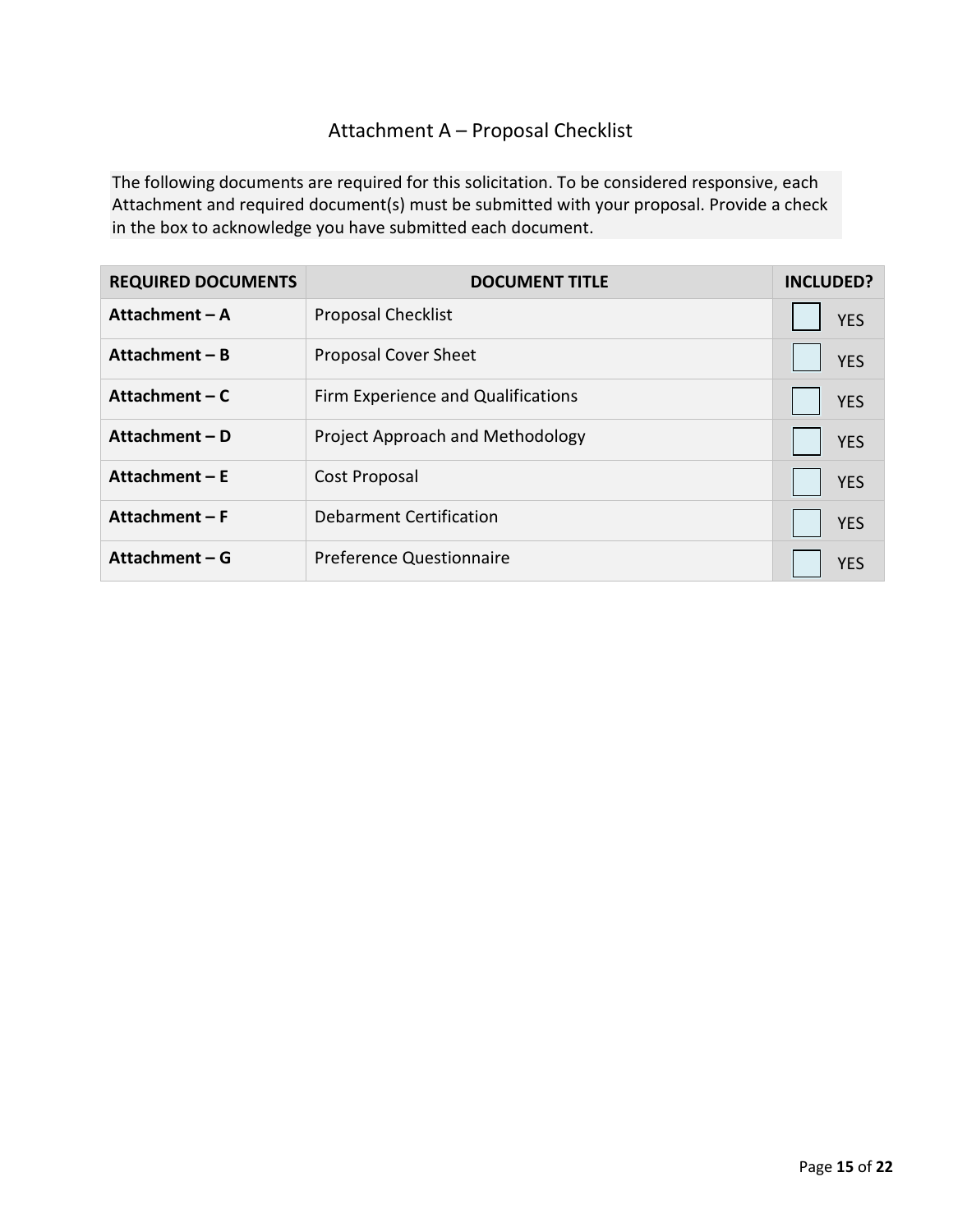# Attachment B – Proposal Cover Sheet

#### **OFFEROR INFORMATION**

This is the cover page for your proposal. By signing and submitting this attachment, you confirm that you comply with all provisions of the RFP; are a company officer empowered and authorized to bind the company legally and financially, and; if applicable, can provide notice that you qualify as a Minority / Women Owned Business and/or American Indian / Alaska Native Entity.

Failure to sign this attachment and provide the information required will deem your proposal nonresponsive and will be rejected.

| <b>RFP NUMBER:</b>        | 2022-10-01                                 |
|---------------------------|--------------------------------------------|
| <b>RFP NAME:</b>          | <b>Customer Relations Management (CRM)</b> |
|                           |                                            |
| <b>Contractor NAME:</b>   |                                            |
| <b>MAILING ADDRESS:</b>   |                                            |
| <b>TELEPHONE NUMBER:</b>  |                                            |
| <b>FAX NUMBER:</b>        |                                            |
| <b>FEDERAL TAX ID#:</b>   |                                            |
| <b>BUSINESS LICENSE</b>   |                                            |
| <b>NUMBER:</b>            |                                            |
|                           |                                            |
| <b>CONTACT NAME:</b>      |                                            |
| TITLE:                    |                                            |
| <b>E-MAIL ADDRESS:</b>    |                                            |
| <b>ALTERNATE PHONE #:</b> |                                            |

**BY SIGNATURE ON THIS PAGE, THE OFFEROR HEREBY CERTIFIES THAT ALL INFORMATION PROVIDED IS TRUE AND SERVES TO BIND THE COMPANY TO THE PROVISIONS OF THE RFP AND RESULTING CONTRACT.**

SIGNATURE DATE

TITLE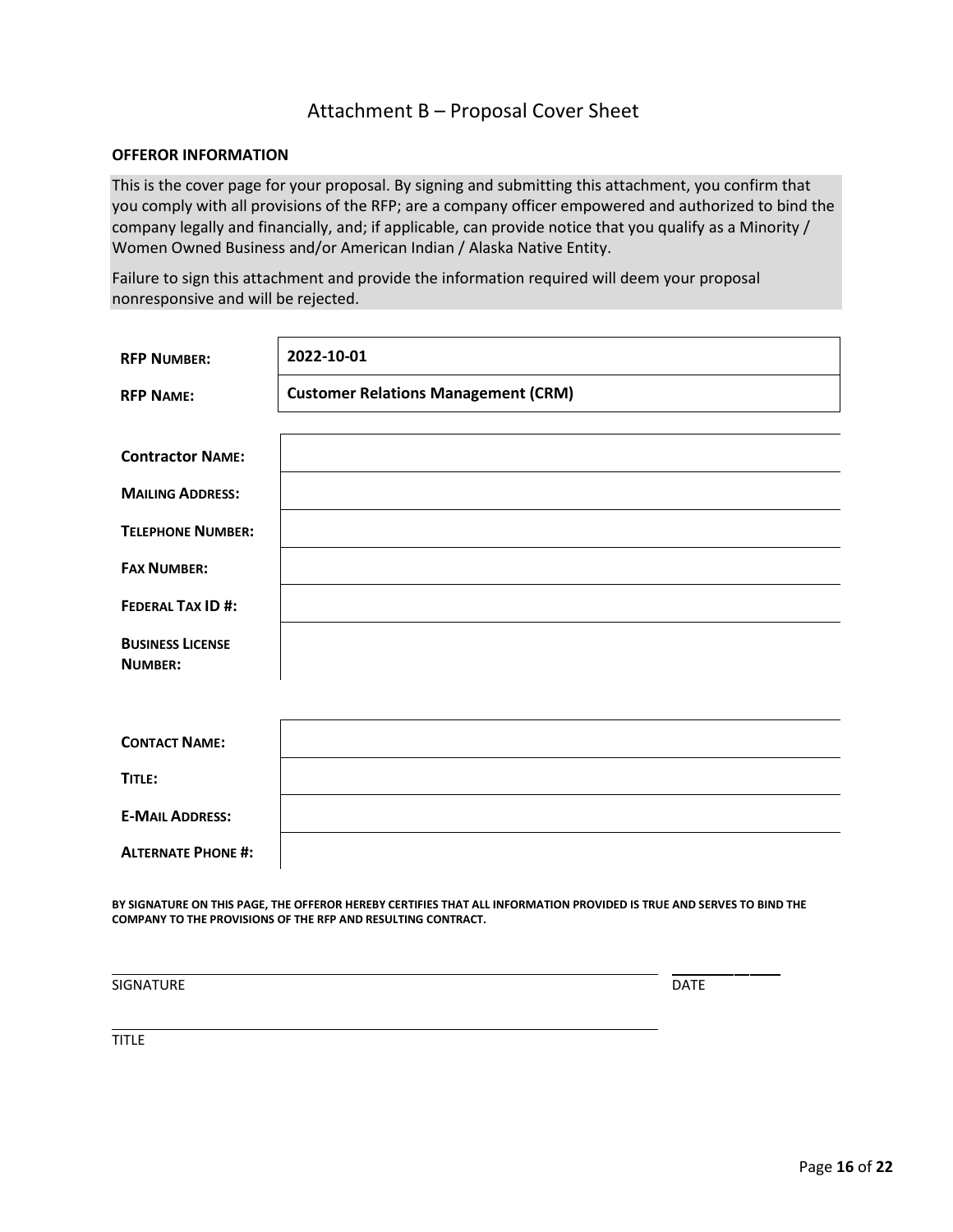# Attachment C – Firm Experience and Qualifications

**Instructions:**. Use this section or additional pages to demonstrate how you meet requirements.

#### **Offeror's Response:** Demonstrate you meet the minimum requirements of the RFP and Section VI.

Describe how the organization meets the minimum qualifications and experience requirements identified in the RFP, and Section VI. In order to be found responsive, Offerors must provide enough detail and information that responds to each item requested in this section and questions proposed.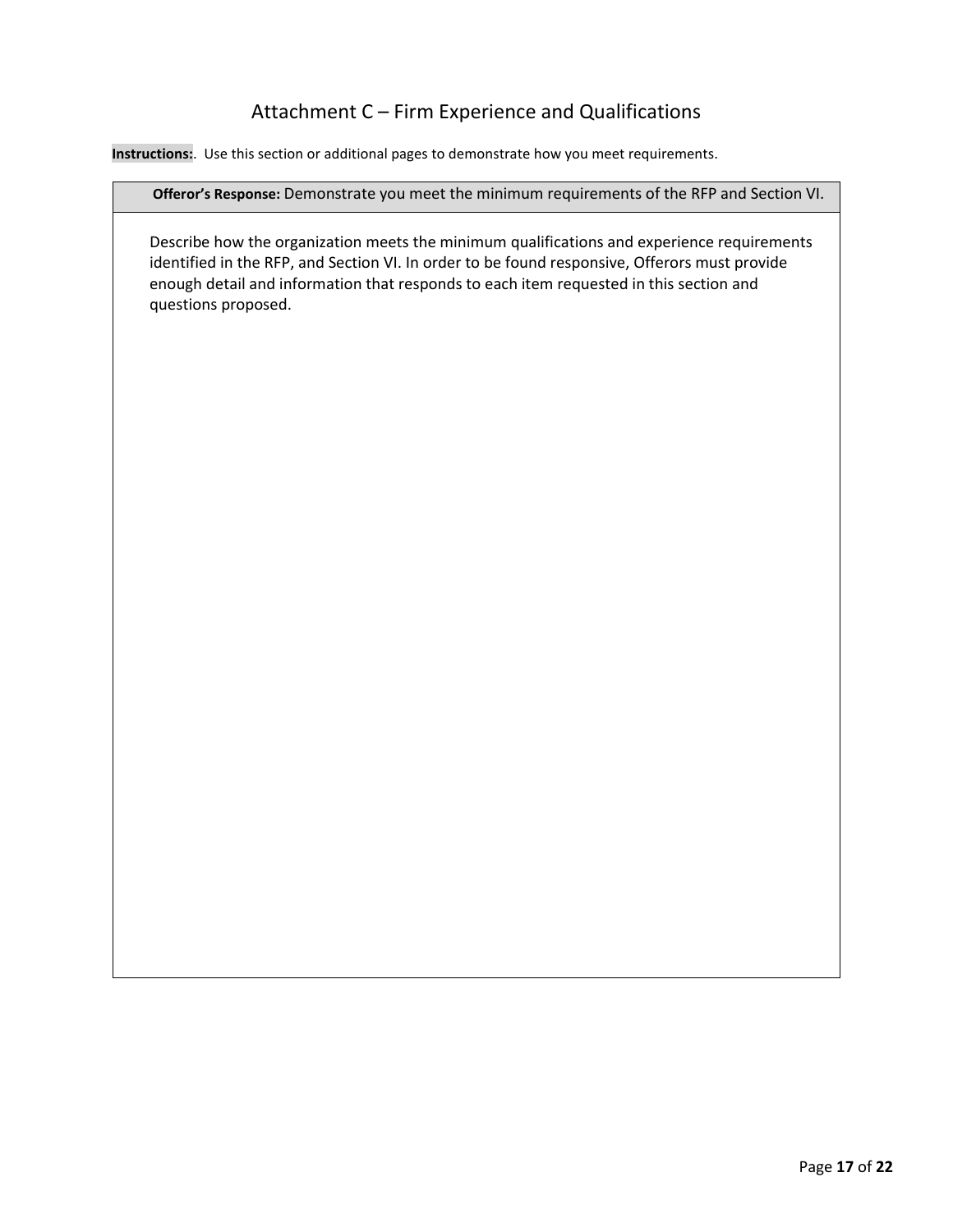# Attachment D – Project Approach and Methodology

**Instructions:**. Use this section or additional pages to demonstrate how you meet requirements.

**Offeror's Response:** Demonstrate you meet the minimum requirements of the RFP and Section VI.

Describe how the organization meets the minimum qualifications and experience requirements identified in the RFP, and Section VI. In order to be found responsive, Offerors must provide enough detail and information that responds to each item requested in this section and questions proposed.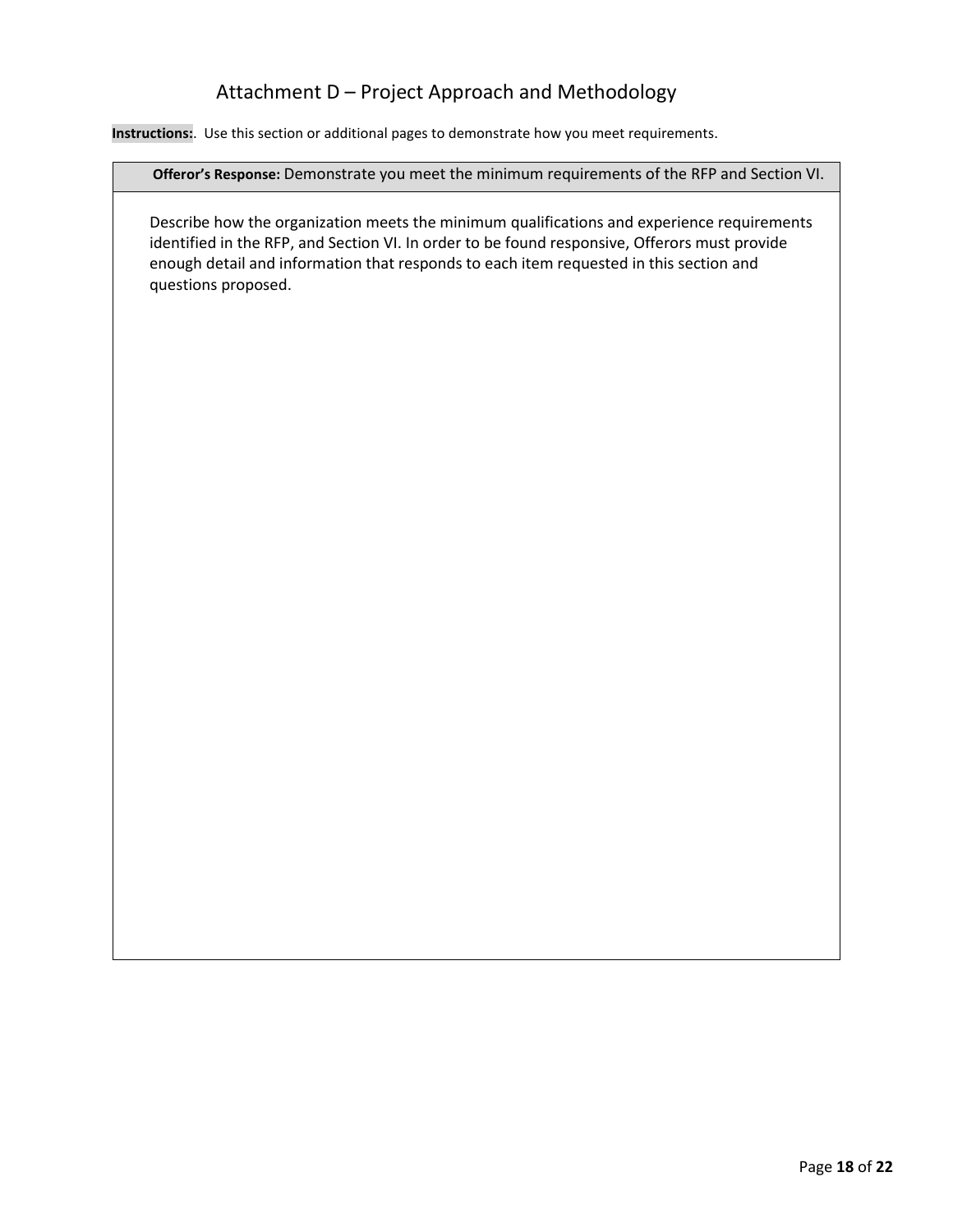# Attachment E – Cost Proposal

#### **OFFEROR'S NAME:\_\_\_\_\_\_\_\_\_ \_\_\_\_\_\_\_\_\_\_\_\_\_\_\_\_\_\_\_**

**Instructions:** Offerors must propose an all-inclusive price to perform the services required in the RFP and resulting contract.

**Note:** The fees provided in this form will be used for RFP cost evaluation and in the awarded contract.

#### **Cost Proposal Guidelines:**

Please provide your all-inclusive, proposed pricing that accounts for all associated, incurred costs under the initial term (1 year) and optional terms.

#### **CRM**  $\sim$  **5**

The price quote must encompass all design, production, programming, (add Items 1 through 7) software licenses or acquisitions, sub-contractors and third-party vendor fees for development and maintenance of the CRM for an ongoing service agreement. Furthermore, quote should include your assumptions regarding staffing, number of hours and hourly rates:

| 1. Strategic research and discovery; familiarization with organizational |  |
|--------------------------------------------------------------------------|--|
| components, needs and key staff.                                         |  |

| 2. Project scope recommendations and timeline |  |
|-----------------------------------------------|--|
| 3. Development and implementation             |  |
| 4. Customization & testing                    |  |
| 5. Training                                   |  |
| 6. Ongoing maintenance and technical support  |  |
| 7. Third party subscription fees              |  |
|                                               |  |

PRINT NAME & SIGNATURE DATE

TITLE<sup>1</sup>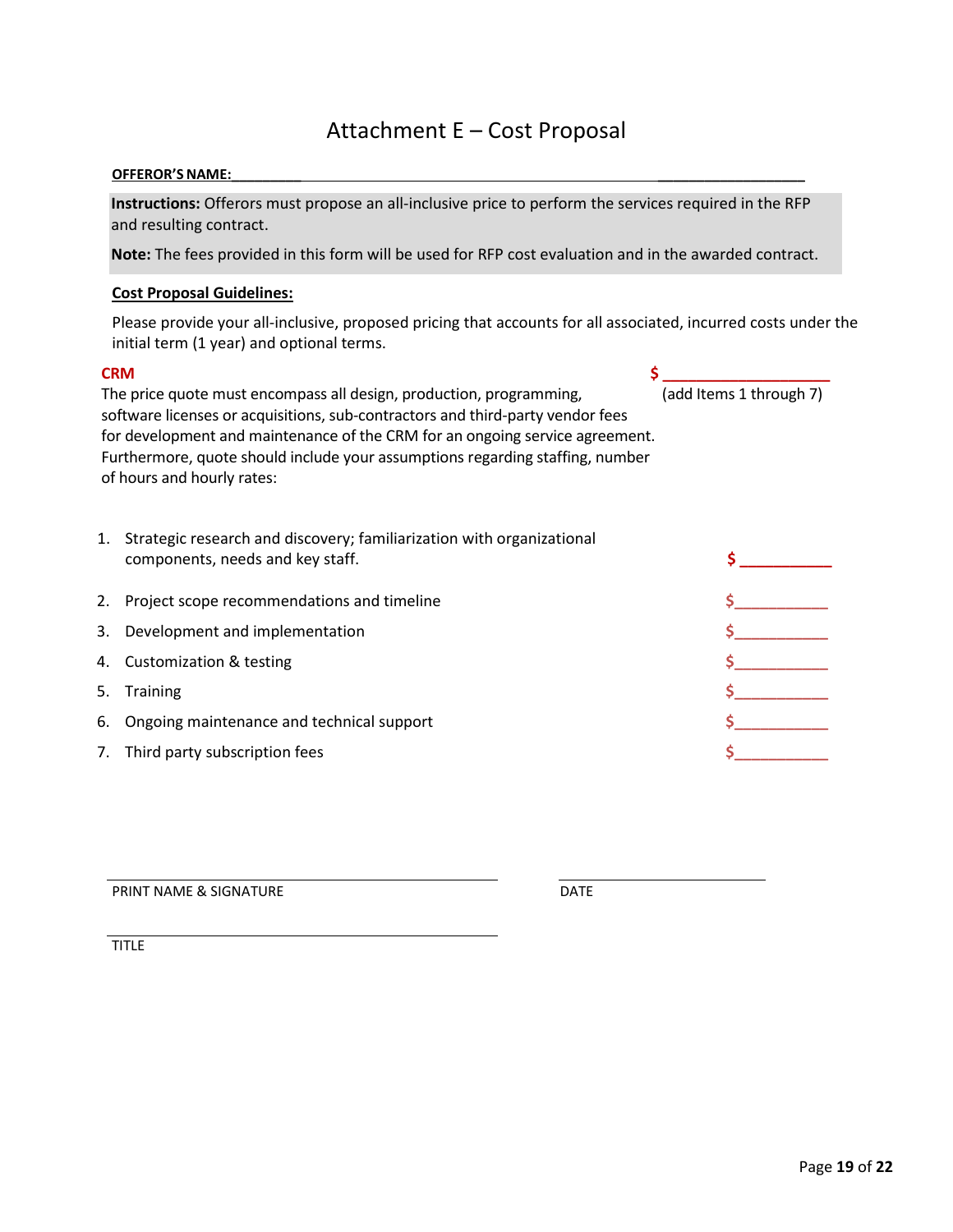# Attachment F – Certification Regarding Debarment, Suspension, and Other Responsibility Matters

- (1) The prospective primary participant certifies to the best of its knowledge and belief, that it and its principals:
	- a) Are not presently debarred, suspended, proposed for debarment, declared ineligible or voluntarily excluded by any Federal, State, Local or Tribal department or agency;
	- b) Have not, within a seven-year period preceding this proposal, been convicted of or had a civil judgment rendered against them for commission of fraud or a criminal offense in connection with obtaining, attempting to obtain, or performing a public (Federal, State, Tribal or Local) transaction, contract or subcontract under a public transaction; violation of Federal or State antitrust statutes or commission of embezzlement, theft, forgery, bribery, falsification or destruction of records, making false statements, tax evasion, or receiving stolen property;
	- c) Are not presently indicted for or otherwise criminally or civilly charged a governmental entity (Federal, State, Tribe or Local) with commission of any of the offenses enumerated in paragraph (1) (b) of this certification; and
	- d) Have not, within a seven-year period preceding this proposal, had one or more public transactions (Federal, State, Tribal or local) terminated for cause or default.
	- e) Have not, within a seven-year period preceding this proposal, had a civil or criminal judgement rendered against them by a Tribal Court for any offense related to Indian Preference laws (including TERO provisions) or had a civil judgement rendered against them relating to the firm's status as an Indian contractor.
	- f) Have not, within a seven-year period preceding this proposal, had one or more contracts terminated for default by any Federal, State, Tribal or Local agencies.
- (2) Principals, for the purpose of this certification, means: officers; directors; owners; partners; and persons having primary management or supervisory responsibilities within a business entity (e.g. General Manager; Plant Manager; Head of Subsidiary, division, business segment, or similar positions).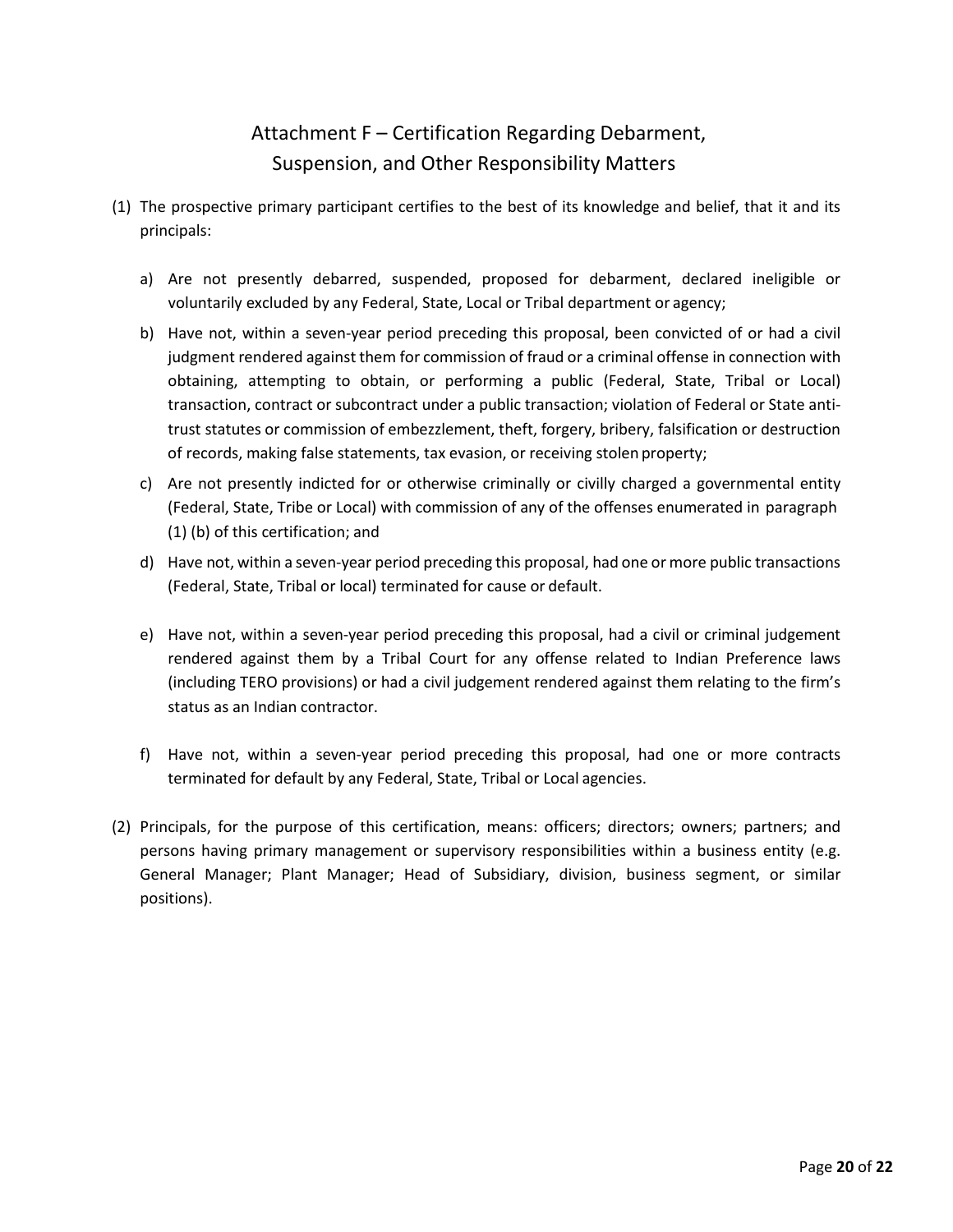a) The Offeror must provide immediate written notice to the Contracting Officer if, at any time prior to contract award, the Offeror learns that its certification was erroneous when submitted or has become erroneous by reason of changed circumstances.

I understand that a false statement on this certification may be grounds for rejection of this proposal or termination of the award. In addition, under 13 USC Sec. 1601, a false statement may result in a fine of up to \$10,000 or imprisonment for up to 5 years or both.

| Name & Title of Authorized Representative | Date |
|-------------------------------------------|------|
|                                           |      |

Signature of Authorized Representative

 $\Box$  I am unable to certify to the above statements. My explanation is attached.